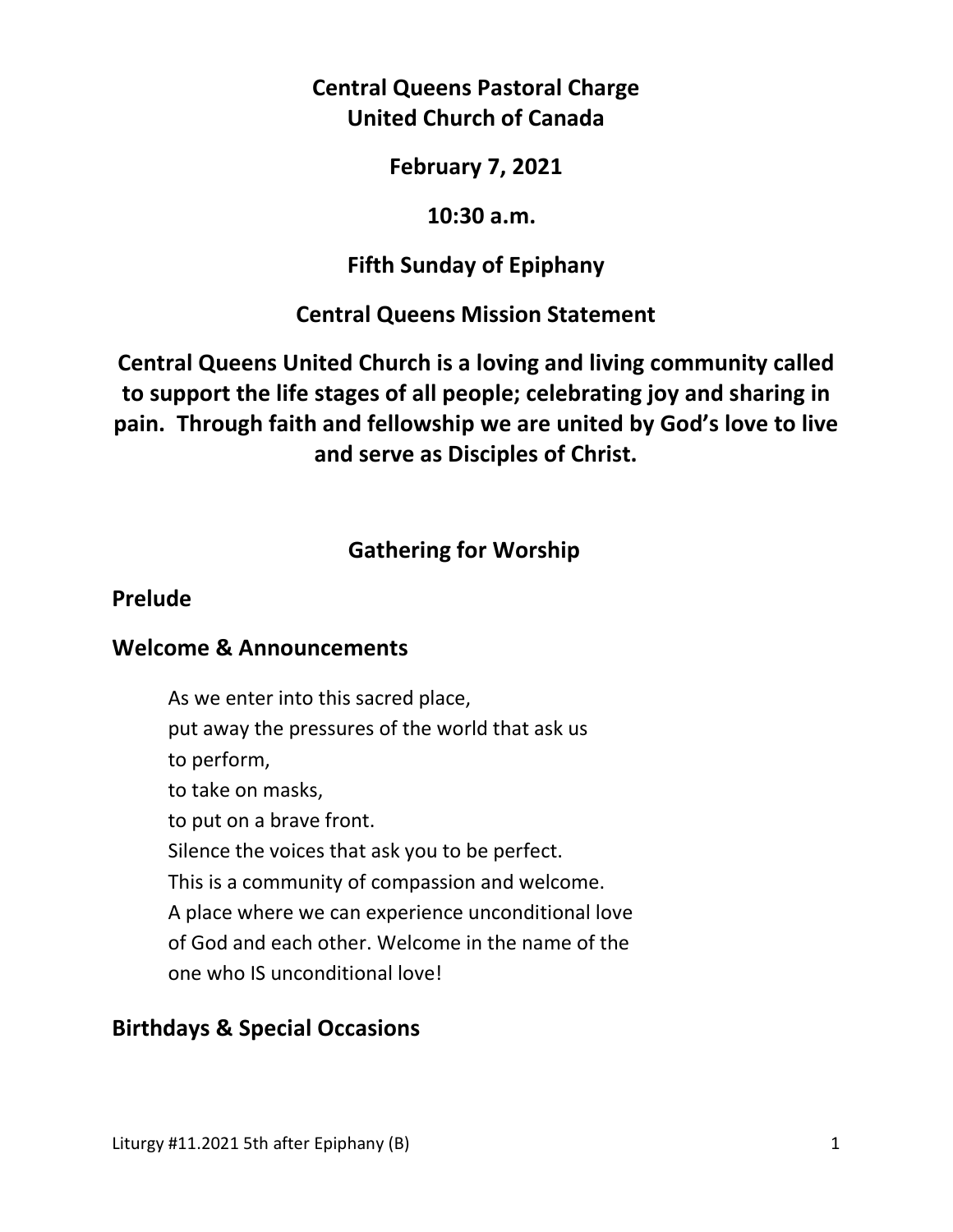# **Lighting of the Christ Candle**

Once there was someone who said such amazing things and did such wonderful things that people began to follow him. But they didn't know who he was. So one day they simply had to ask him, "Who are you?" He replied, "I am the Light."

## **Quiet Preparation for Worship**

## **Bible Presentation**

**\*Introit** "Lord, Prepare Me to Be a Sanctuary" MV #18X3

## **\*Call to Worship**

God has invited us to come.  **So we gather.** 

 God has spoken to the world.  **So we listen.** 

 God has given us glimpses of grace and mercy.  **So we wait and watch, longing for healing, eager for hope.**

God has been faithful to all generations.

 **So we trust. And so we worship God, our Creator, Redeemer, and Sustainer.**

| *Hymn | "Let My Spirit Always Sing" | MV #83 |
|-------|-----------------------------|--------|
|-------|-----------------------------|--------|

## **Prayer of Approach**

 God you see us under the fig tree, or brewing coffee in the kitchen, or relaxing on the couch,  **and you recognize us for who we are.**

```
Liturgy #11.2021 5th after Epiphany (B) 2
```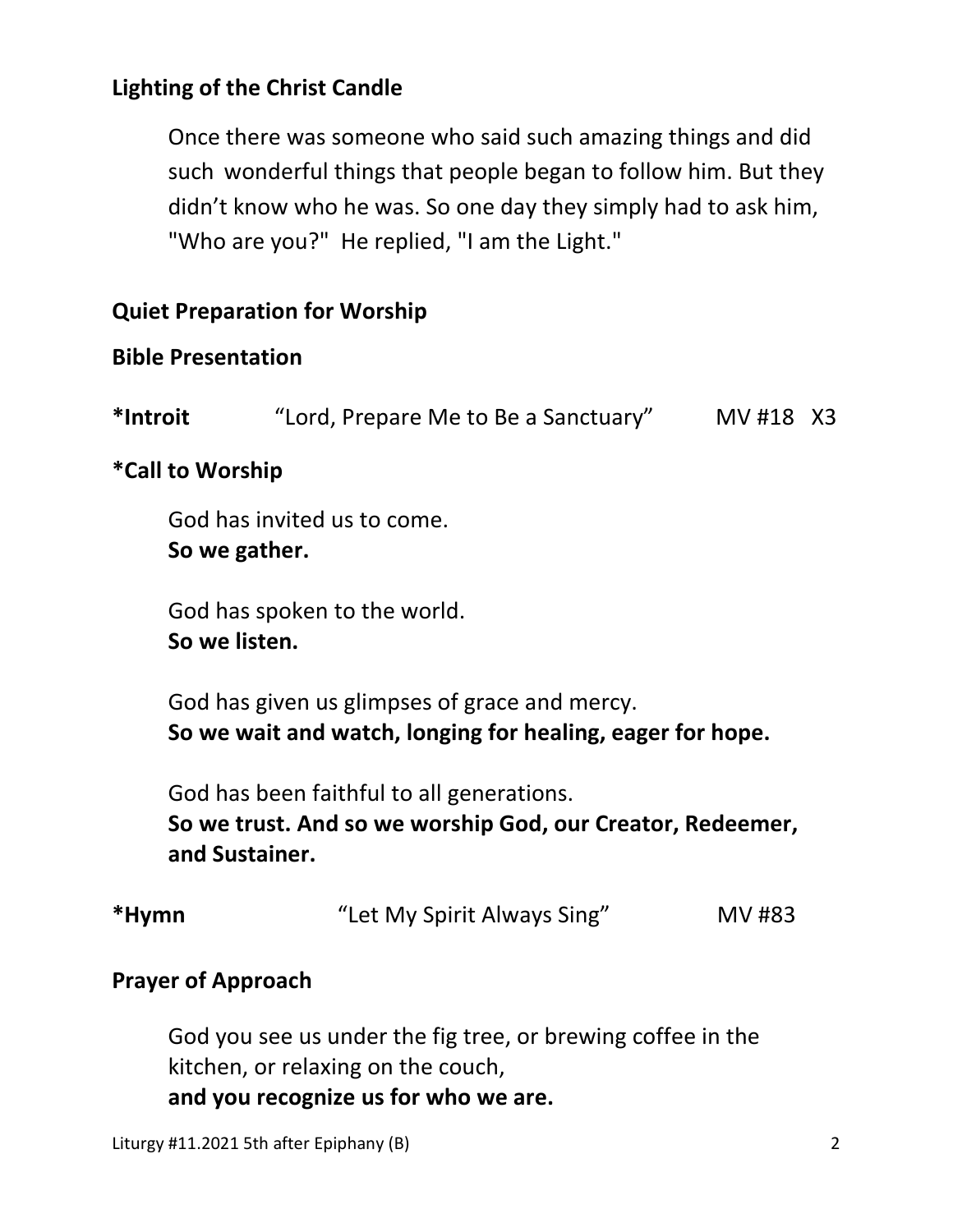We wonder what you are up to, where you might be found,  **and you invite us to come and see.** In this time of worship,  **move in our hearts and souls, give us the curiosity and the courage to come and see, and then to share what we have seen and heard.**

With Jesus, we share in the ancient prayer…

#### **Lord's Prayer**

**Our Father, who art in heaven, hallowed be thy name. Thy Kingdom come, thy will be done on earth, as it is in heaven. Give us this day our daily bread; and forgive us our trespasses, as we forgive those who trespass against us; and lead us not into temptation, but deliver us from evil. For thine is the kingdom, the power, and the glory, for ever and ever. Amen.** 

| Psalm 147 |
|-----------|
|-----------|

**Psalm** 147 VU # 868 Part One

**\*Hymn** "Come, Let Us Sing of a Wonderful Love"VU #574 vv. 1, 2

## **All God's Children**

**\*Hymn** "Come, Let Us Sing of a Wonderful Love"VU #574 vv. 3, 4

## **Presentation of Our Gifts**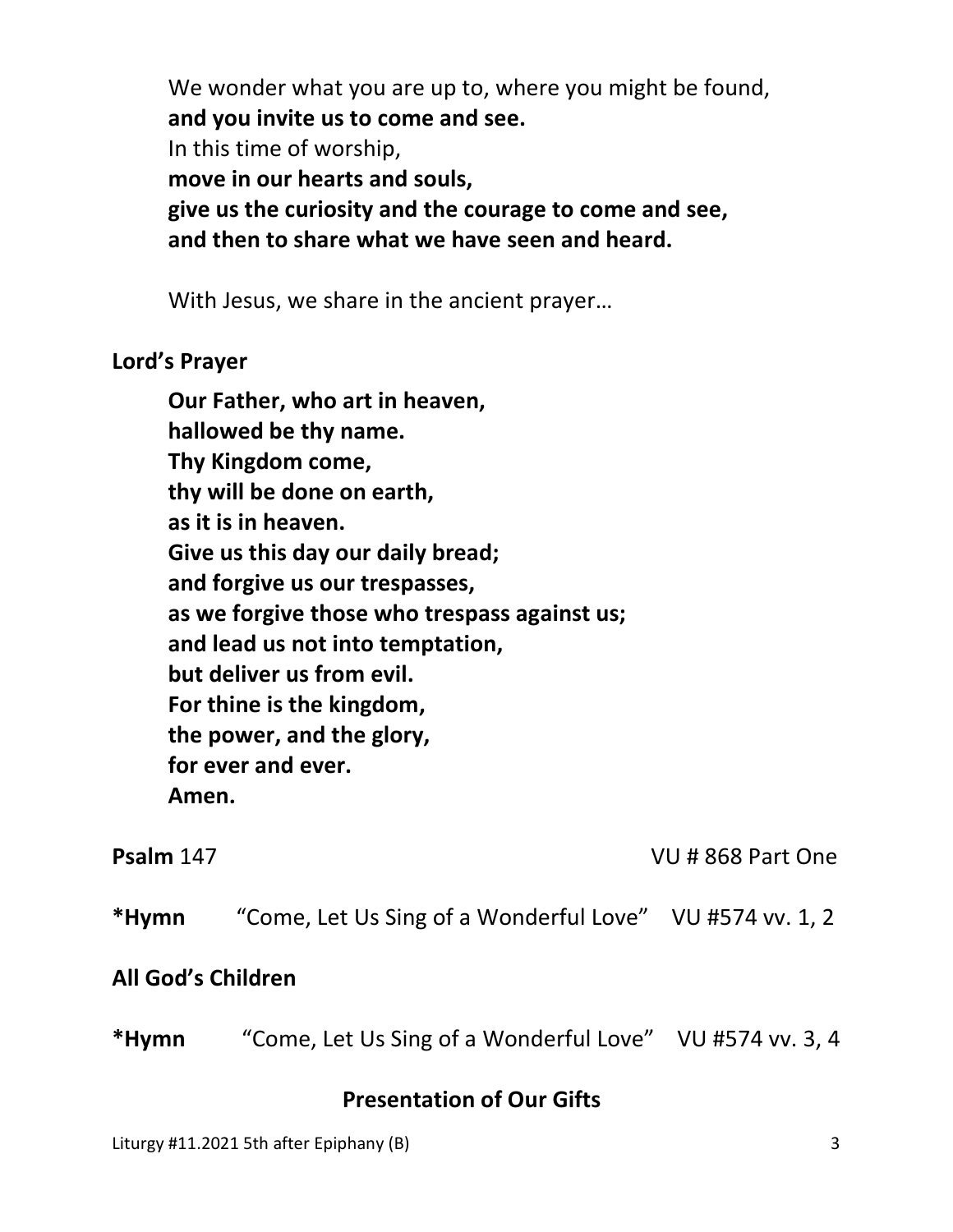## **Offertory Invitation**

 Jesus' ministry brought healing and hope to so many people. Our offering supports ministries of healing and hope here and around the world. Know that your gift matters and give as God has blessed you. We give as we are called; we give as we are able.

**Offertory** "Your Work, O God, Needs Many Hands" VU #537

**\*Presentation of Offering** 

## **\*Offertory Prayer**

**Generous and loving God, we bring our offering to you, trusting that you will bless our gifts and use them in ways we cannot even imagine. Jesus touched so many lives in so many different ways. We ask that these gifts will touch many lives, too, with your healing and hope in these difficult days. Amen.** 

## **Listening for the Word**

#### **Sacred Readings**

Isaiah 40:21-31

 Have you not known? Have you not heard? Has it not been told you from the beginning? Have you not understood from the foundations of the earth? It is he who sits above the circle of the earth, and its inhabitants are like grasshoppers; who stretches out the heavens like a curtain, and spreads them like a tent to live in;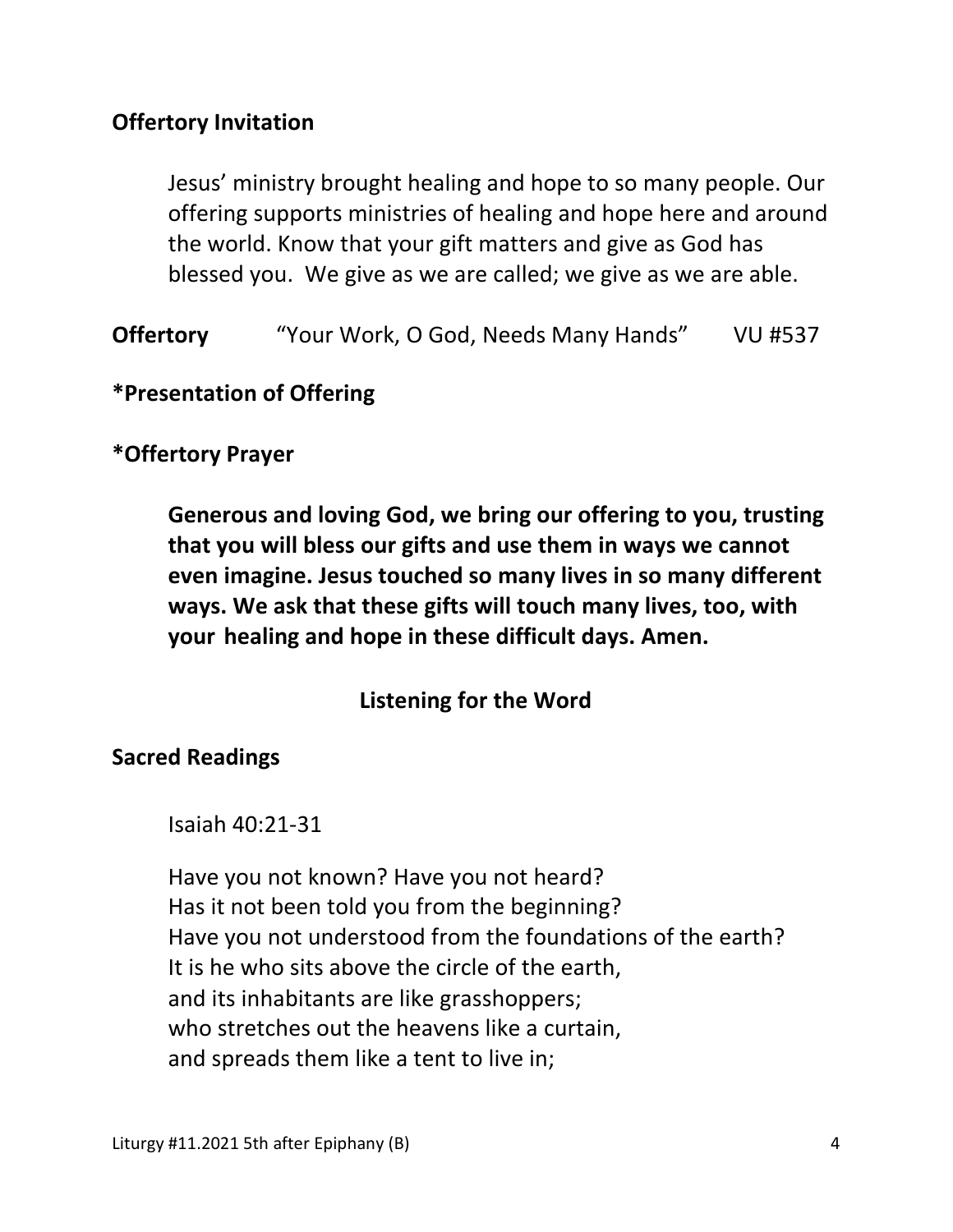who brings princes to naught, and makes the rulers of the earth as nothing.

Scarcely are they planted, scarcely sown, scarcely has their stem taken root in the earth, when he blows upon them, and they wither, and the tempest carries them off like stubble.

To whom then will you compare me, or who is my equal? says the Holy One. Lift up your eyes on high and see: Who created these? He who brings out their host and numbers them, calling them all by name; because he is great in strength, mighty in power, not one is missing.

Why do you say, O Jacob, and speak, O Israel, "My way is hidden from the LORD, and my right is disregarded by my God"? Have you not known? Have you not heard? The LORD is the everlasting God, the Creator of the ends of the earth. He does not faint or grow weary; his understanding is unsearchable. He gives power to the faint, and strengthens the powerless. Even youths will faint and be weary, and the young will fall exhausted; but those who wait for the LORD shall renew their strength, they shall mount up with wings like eagles, they shall run and not be weary, they shall walk and not faint.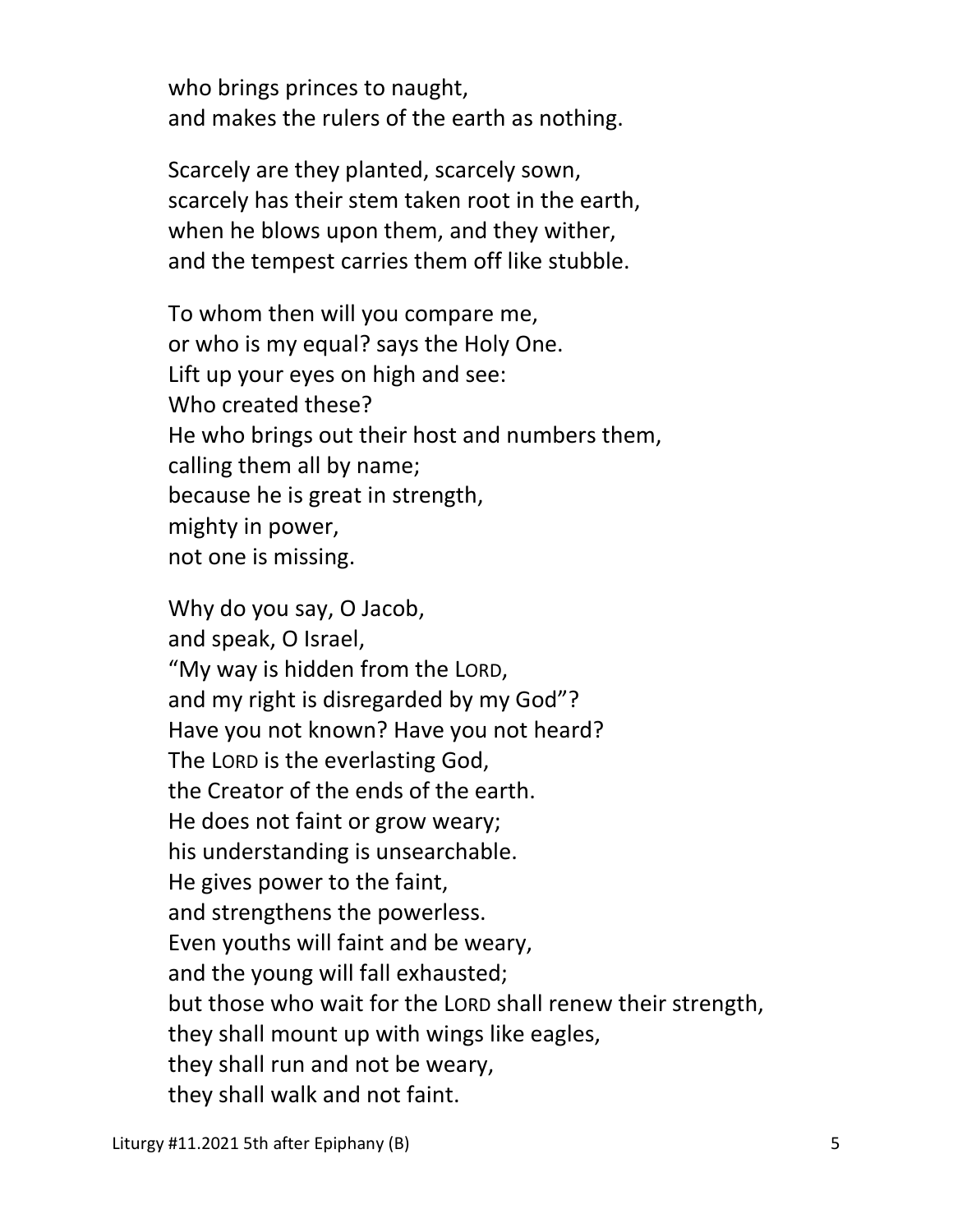#### Mark 1:29-39

As soon as they left the synagogue, they entered the house of Simon and Andrew, with James and John. Now Simon's mother in-law was in bed with a fever, and they told him about her at once. He came and took her by the hand and lifted her up. Then the fever left her, and she began to serve them.

That evening, at sunset, they brought to him all who were sick or possessed with demons. And the whole city was gathered around the door. And he cured many who were sick with various diseases, and cast out many demons; and he would not permit the demons to speak, because they knew him.

In the morning, while it was still very dark, he got up and went out to a deserted place, and there he prayed. And Simon and his companions hunted for him. When they found him, they said to him, "Everyone is searching for you." He answered, "Let us go on to the neighboring towns, so that I may proclaim the message there also; for that is what I came out to do." And he went throughout Galilee, proclaiming the message in their synagogues and casting out demons.

## **Anthem**

#### **Sermon**

## **Responding to the Word**

#### **Pastoral Prayer**

Holy and loving God,

Liturgy #11.2021 5th after Epiphany (B) 6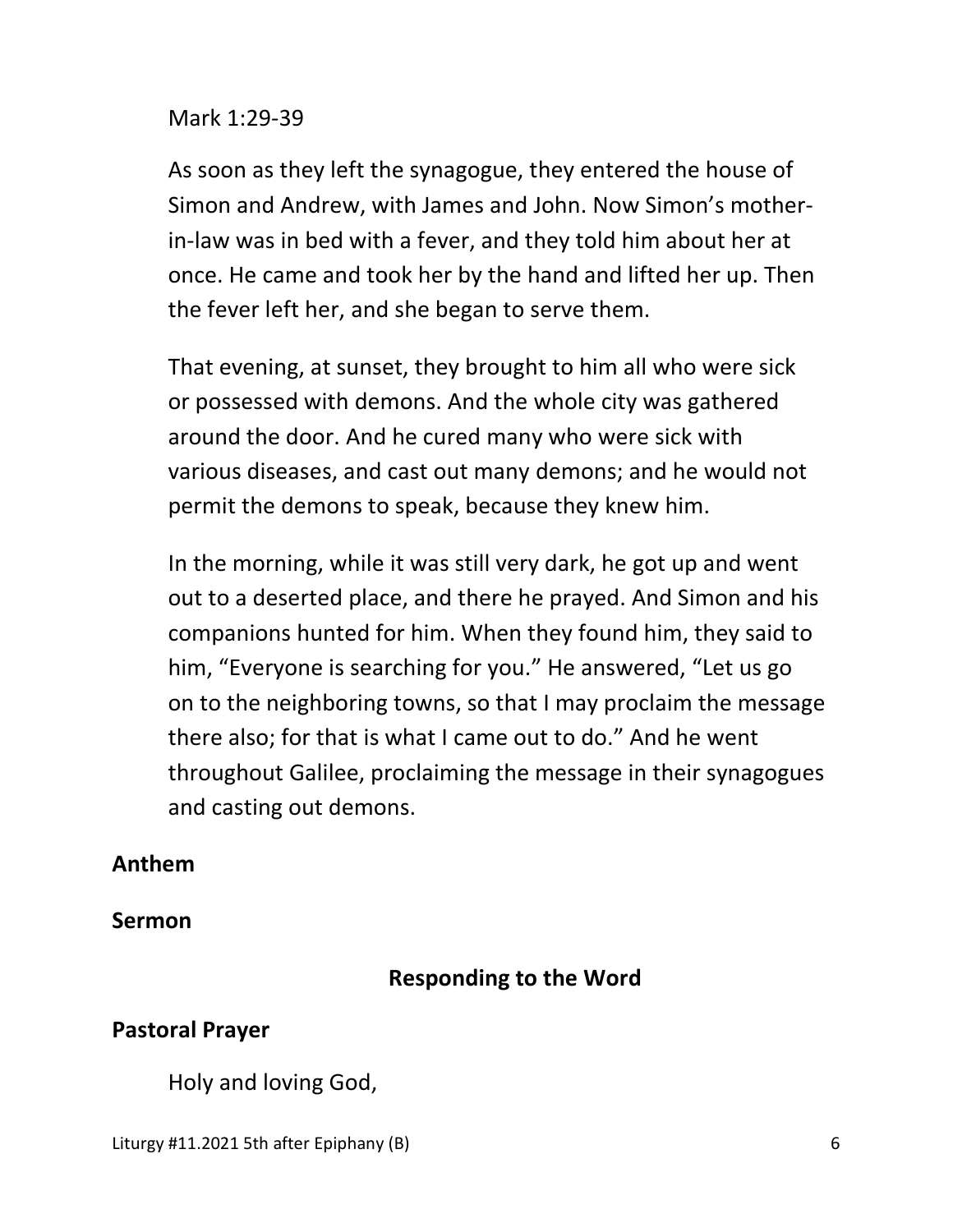we thank you for the story of Christ's life among us, a pattern for the way we live.

 We give you thanks for moments of quiet and contemplation that restore us, and help us perceive your Spirit at work in the world and in our own lives.

 Teach us to trust in your strength, so that we can live with confidence and courage even in the midst of stress and anxiety. These days of pandemic are still difficult and we need to know you are near in our lonely times. Meet us in that place of deep stillness within us all.

 In the quiet of this moment we hand over to you all those things stirring within us today:

 Anything that has been distracting or hurtful…  *(Hold a silence)*

 Anything that makes us worry or brings sleepless nights…  *(Hold a silence)*

 Our hopes and dreams for the future...  *(Hold a silence)*

 and for the lives of those we love…  *(Hold a silence)*

 We hold before you the needs and hopes of those we know who need your presence, especially remembering those facing grief and loss…

 *(Hold a silence)*

We pray for wisdom for the leaders of our world…

Liturgy #11.2021 5th after Epiphany (B) **7** and 2011 12:30 and 2011 12:30 and 2011 12:30 and 2011 12:30 and 2011 12:30 and 2011 12:30 and 2011 12:30 and 2011 12:30 and 2011 12:30 and 2011 12:30 and 2011 12:30 and 2011 12:3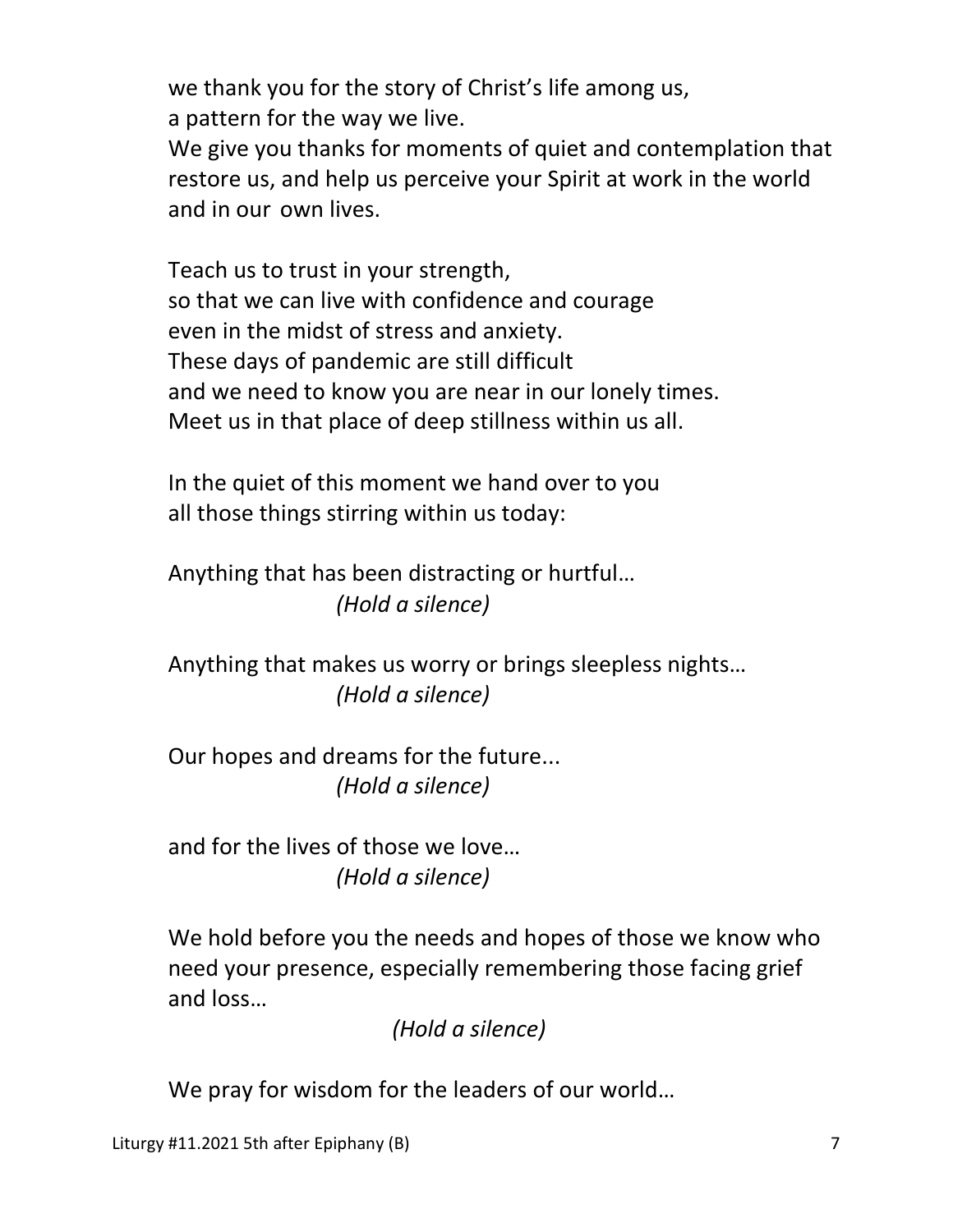# *(Hold a silence)*

 We pray that peace and prosperity will begin to flourish in places facing war, famine, and disaster, and we pray for the work of Presbyterian World Service & Development serving in these situations…

 *(Hold a silence)*

 We pray that those who manage the world economy find honest, just and generous ways to respond to the challenges caused by the pandemic…

 *(Hold a silence)*

 We pray that the dignity of each creature be honoured and the earth itself be treasured…

 *(Hold a silence)*

May peace with justice thrive in the world you love.

**\*Hymn** "We Are Pilgrims" VU #595

## **\*Blessing**

Go and share!

Share the Good News about what God is doing in the world.

 Share the exciting news the God is afoot, that the world is being changed.

 Share the promise that God sees us where we are and welcomes us into the circle.

 **We have come to see; now we go to share the love of God with the world around us.**

And you are not alone. The Three-in-One: Parent, Child and Holy